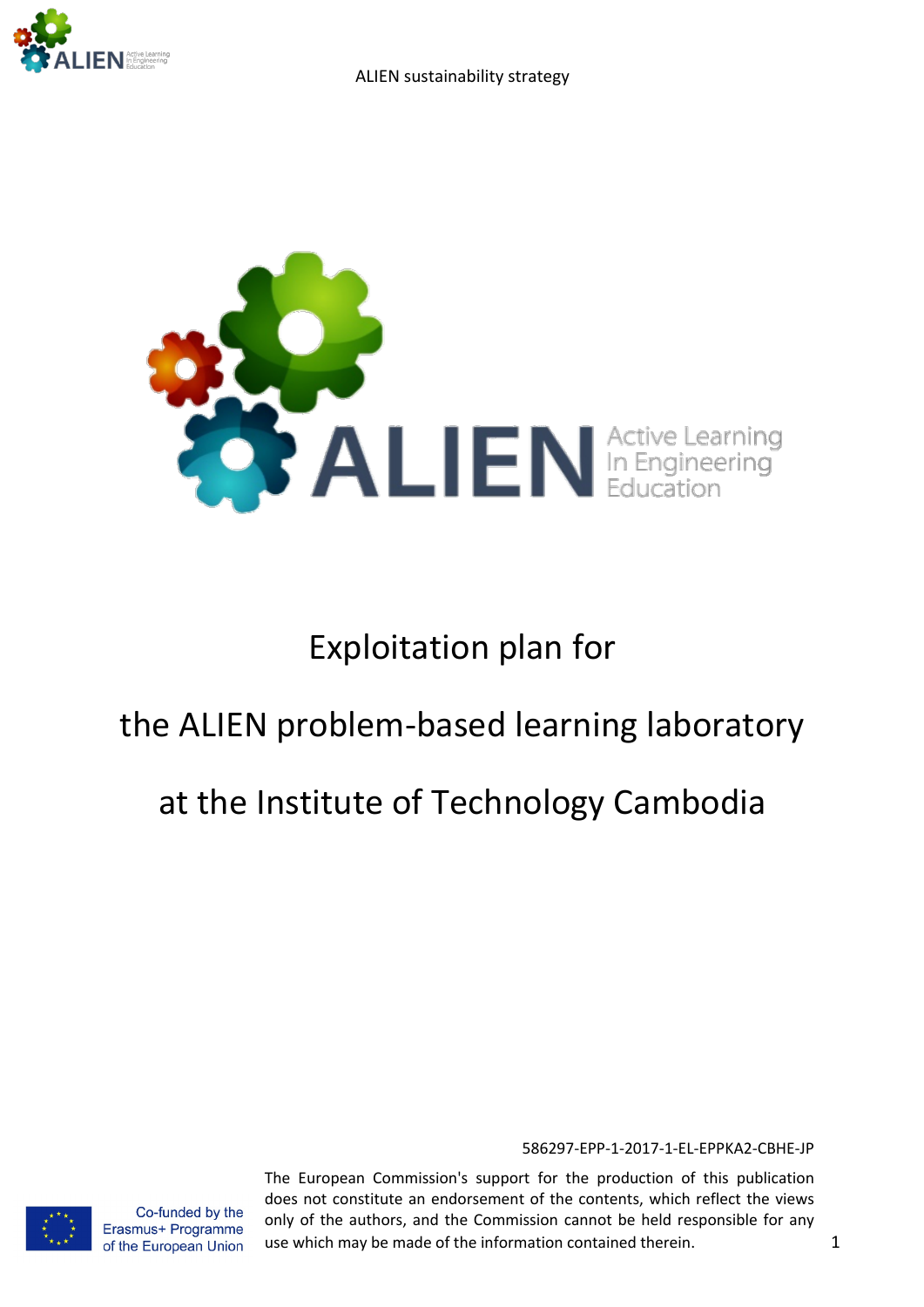

# Content

|  | 4.1 |  |  |
|--|-----|--|--|
|  | 4.2 |  |  |
|  |     |  |  |

### 586297-EPP-1-2017-1-EL-EPPKA2-CBHE-JP

Co-funded by the Erasmus+ Programme of the European Union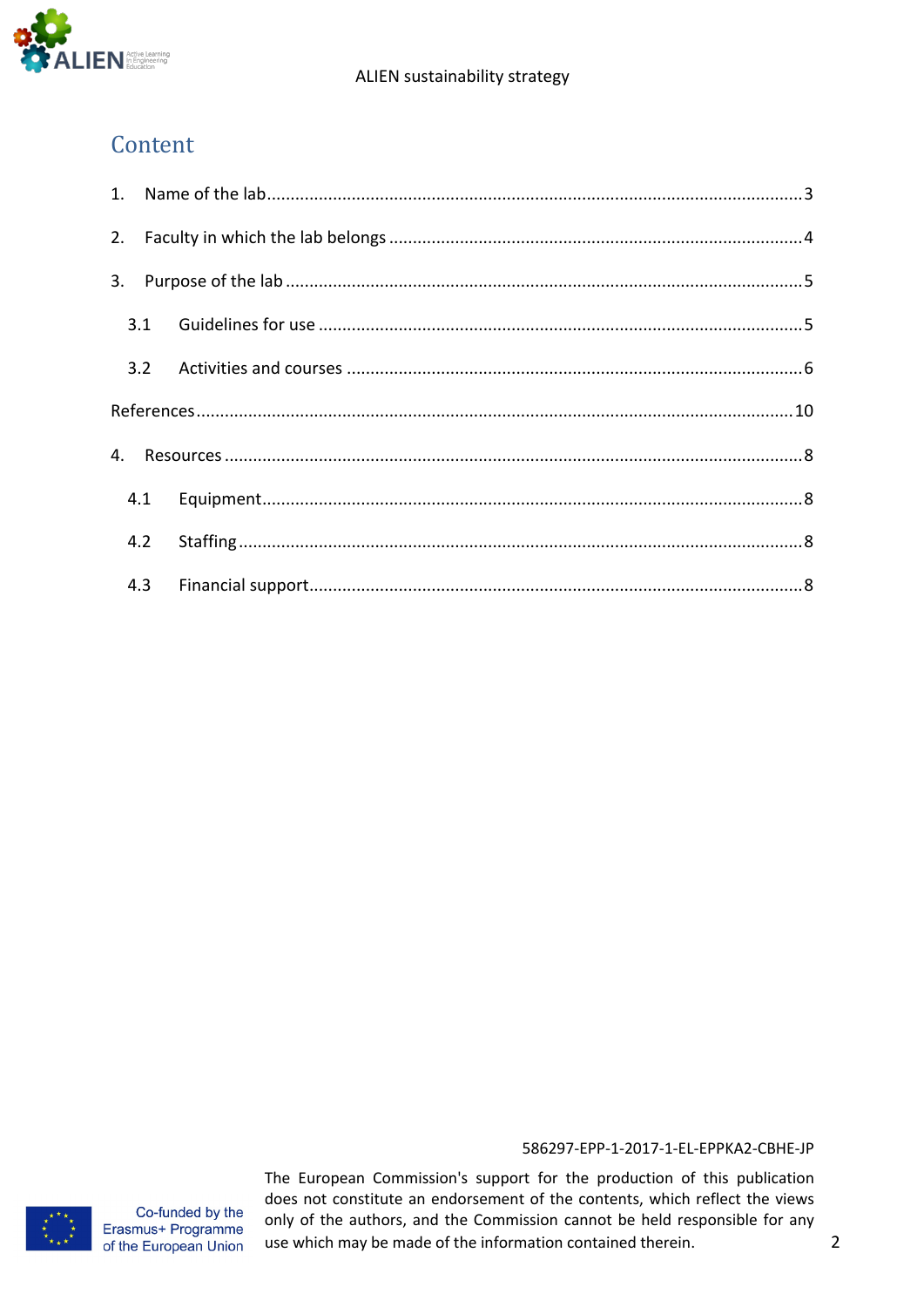

# 1. Name of the lab

The name of the problem-based laboratory established in the context of the ALIEN project is "**ALIEN's PBL Laboratory**". The following pictures demonstrate the lab space.





**Figure 1. Students work on projects in the ALIEN's PBL Laboratory.**

### 586297-EPP-1-2017-1-EL-EPPKA2-CBHE-JP

The European Commission's support for the production of this publication does not constitute an endorsement of the contents, which reflect the views only of the authors, and the Commission cannot be held responsible for any use which may be made of the information contained therein. 3



Co-funded by the Erasmus+ Programme of the European Union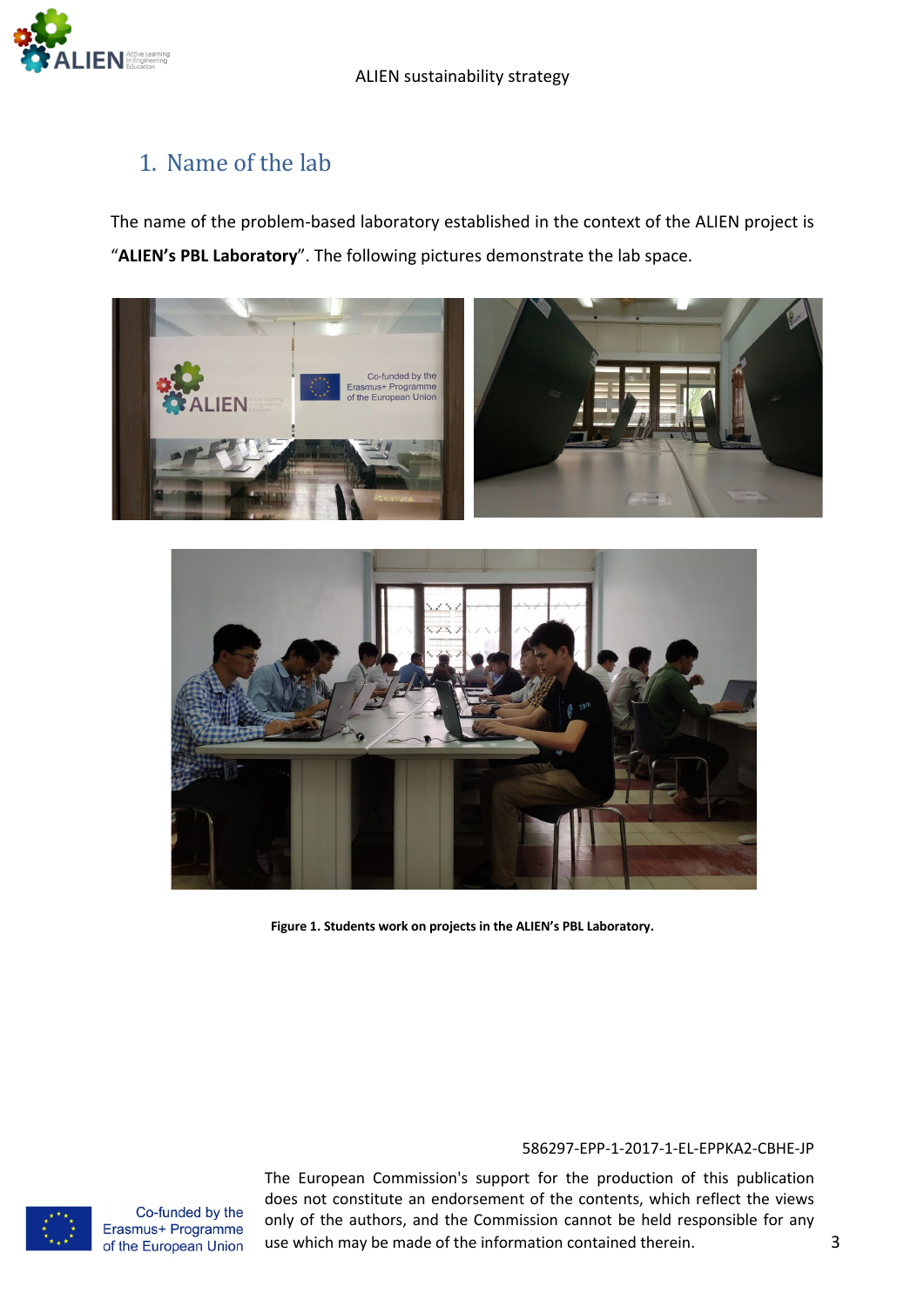# 2. Faculty in which the lab belongs

The ALIEN's PBL Laboratory belongs to the Department of Information and Communication Engineering (GIC), Faculty of Electrical Engineering, Institute of Technology Cambodia. Following is an organogram of Institute of Technology Cambodia that demonstrates the link of the laboratory in the organization's overall activities.



**Figure 2. The Institute of Technology Cambodia organogram, with ALIEN's PBL Laboratory integrated.**

#### 586297-EPP-1-2017-1-EL-EPPKA2-CBHE-JP

Co-funded by the Erasmus+ Programme of the European Union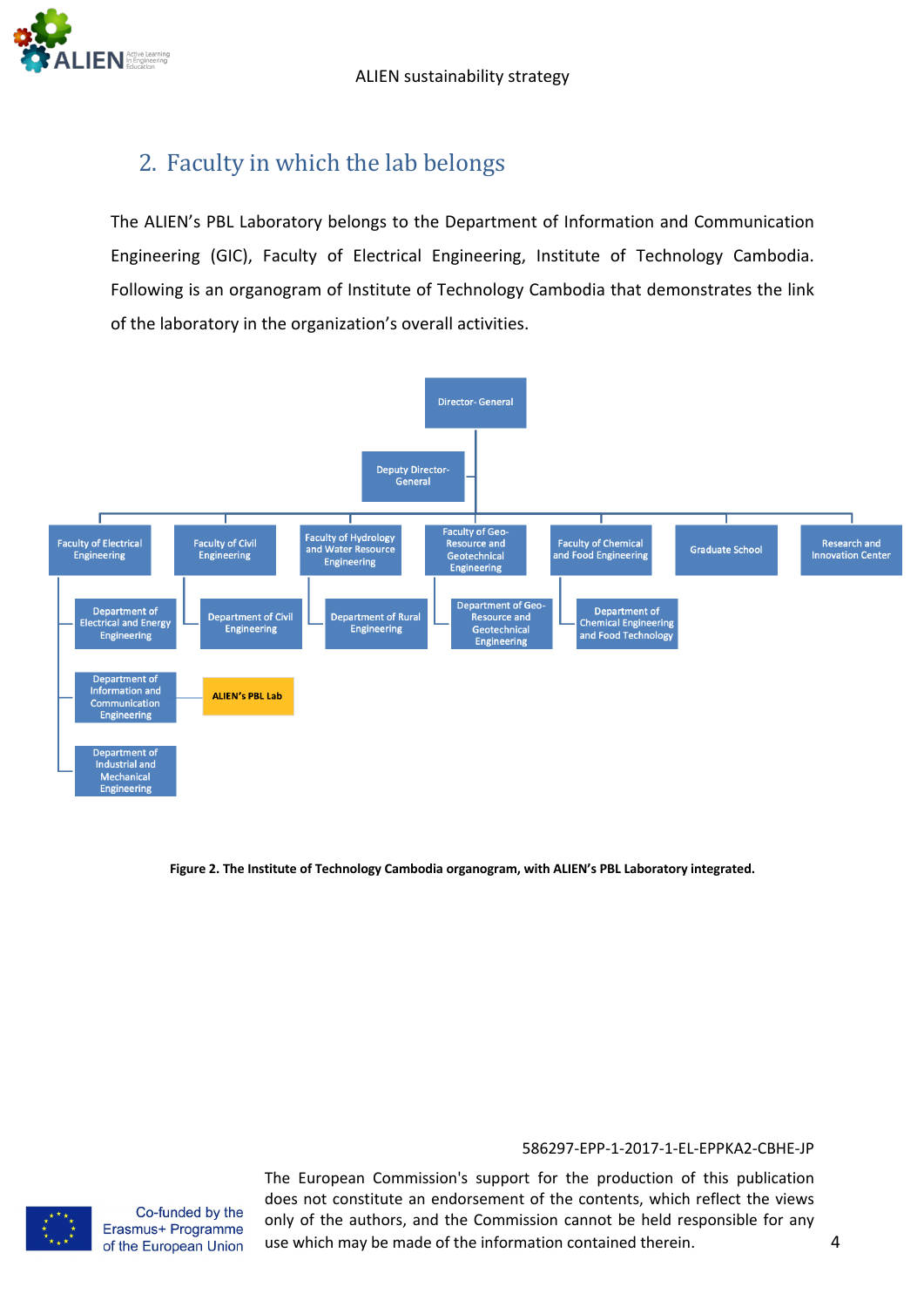

# 3. Purpose of the lab

ALIEN's PBL Laboratory aims to promote active learning, and especially the problem-based learning (PBL) in the Institute of Technology Cambodia. The laboratory offers basic facilities and software for supporting the implementation of problem-based learning. The problembased learning activities are supported by teaching staff from the Department of Information and Communication Engineering who participated in the ALIEN project. The teachers will act as problem-based learning "ambassadors" transferring their knowledge and experience to colleagues for promoting the wider adoption of active and problem-based learning through the deployment of digital infrastructure and software tools that enrich educational experiences, increase interactivity, promote exploration, and foster collaboration.

## **3.1 Guidelines** for use

The laboratory is openly available to all instructors at the Department of Information and Communication Engineering (GIC). It is further openly available to all instructors of all departments in the Faculty of Engineering.

Further support is provided by a Laboratory and Network Administrator who is in charge of the maintenance and operation of the laboratory. To use the laboratory, an instructor is required to contact the administrator to reserve the room. The administrator will provide guidelines to the instructor on the use the lab. The administrator may also support the instructor to setup additional software on the laboratory's equipment to support the implementation of active and problem-based learning in his/her classroom.

The ALIEN's PBL laboratory's capacity is about 20 students with 20 laptops and 2 Smart TVs with 55 inches screen size. All devices are connected on a wireless network which allows them to communicate with each other. The TVs may be used as projectors or boards for presenting lessons, assignments, problems, activities, and more. The TVs may also be used to display the results of a discussion among students as well as delivering presentations. The

#### 586297-EPP-1-2017-1-EL-EPPKA2-CBHE-JP



Co-funded by the Erasmus+ Programme of the European Union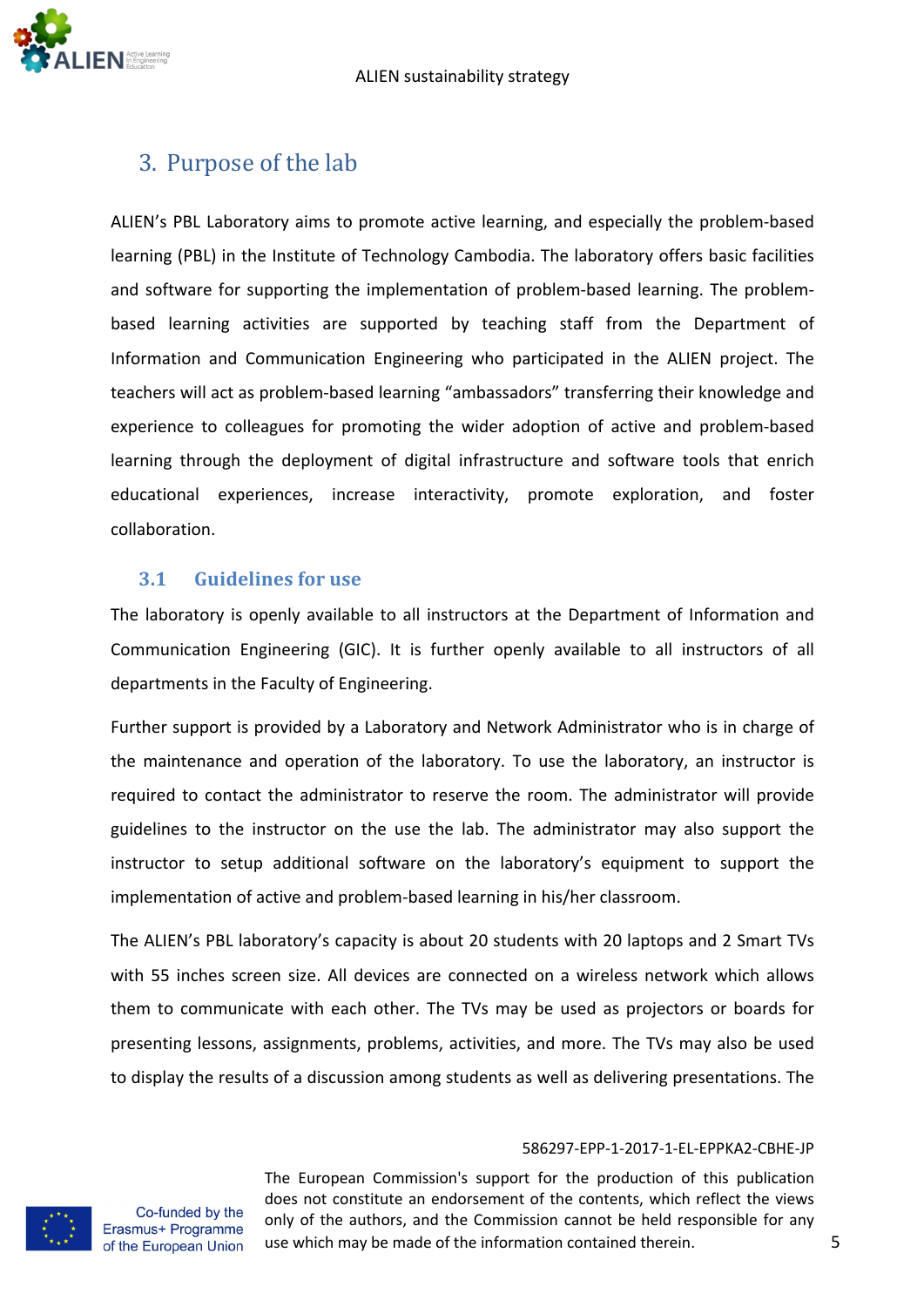### ALIEN sustainability strategy



20 laptops, equipped with software tools, are reserved for use by students in the context of problem-based learning activities.

An example of using problem-based learning in the lab is as follows. In the Algorithms and Programming course, which targets 3<sup>rd</sup> year students in the Department of Information and Communication Engineering, the instructor introduces a problem which requires students to work in groups or individually to design a solution algorithm. The problem is displayed on the laboratory screens. Students may work together in groups of 2 - 3 individuals to introduce a solution to the problem. Then, they may use the laptops and programming software installed to implement their solution / algorithm in practice. Each group or individual may present their findings on the screens to receive feedback and comments from instructors and other groups in the class.

## **3.2 Activities and courses**

Following are subjects that already use ALIEN's PBL Laboratory.

- 1. Algorithms and Programming.
- 2. Compilers.
- 3. Computer Networks.
- 4. Natural Language Processing.
- 5. Software Engineering.
- 6. Image Processing.
- 7. Informatics.
- 8. Mining Project Management.
- 9. Ore Microscopy.

Detailed descriptions of course content and the implementation of active and problembased learning in each is available on the ALIEN project Evaluation of the Implementation Phase report [1][2].

Activities will continue beyond the end of the ALIEN project implementation. This will be achieved through the Higher Education Improvement Project (HEIP), which is supported by

#### 586297-EPP-1-2017-1-EL-EPPKA2-CBHE-JP



Co-funded by the Erasmus+ Programme of the European Union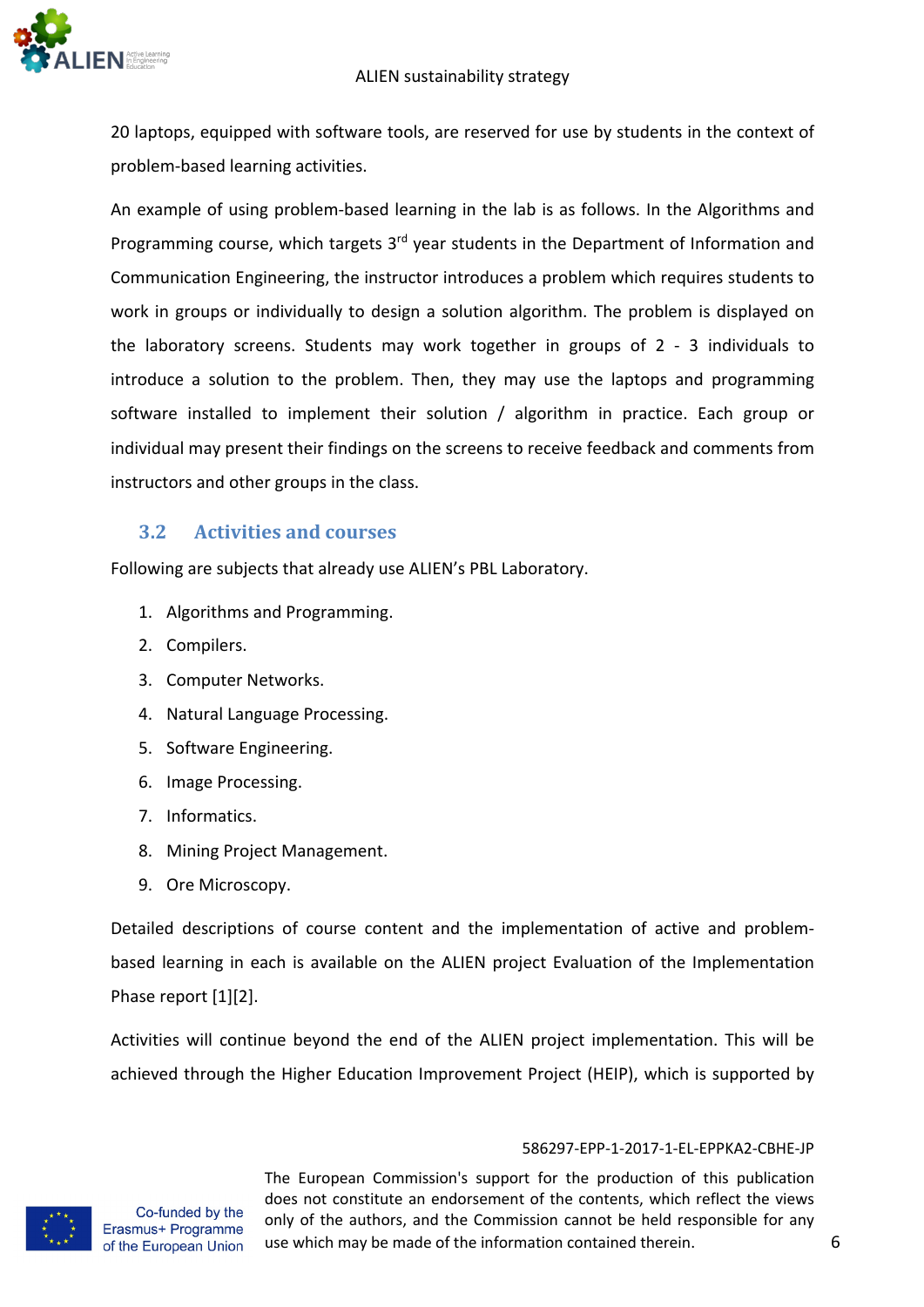

#### ALIEN sustainability strategy

World Bank. Through this project, the Institute of Technology Cambodia will continue to strengthen and improve the organization's teaching and learning approached. In the shortterm, namely the next 1 to 2 years, the organization will involve additional instructors and ensure the use of the lab in additional courses in the Department of Information and Communication Engineering and the Department of Geo-Resource and Geotechnical Engineering, which have been involved in ALIEN project, towards the implementation of active and problem-based learning through the ALIEN's PBL Laboratory. In the medium-term, namely the next 3 to 5 years, the organization plans to further promote the adoption of active and problem-based learning to all faculty members.

#### 586297-EPP-1-2017-1-EL-EPPKA2-CBHE-JP

Co-funded by the Erasmus+ Programme of the European Union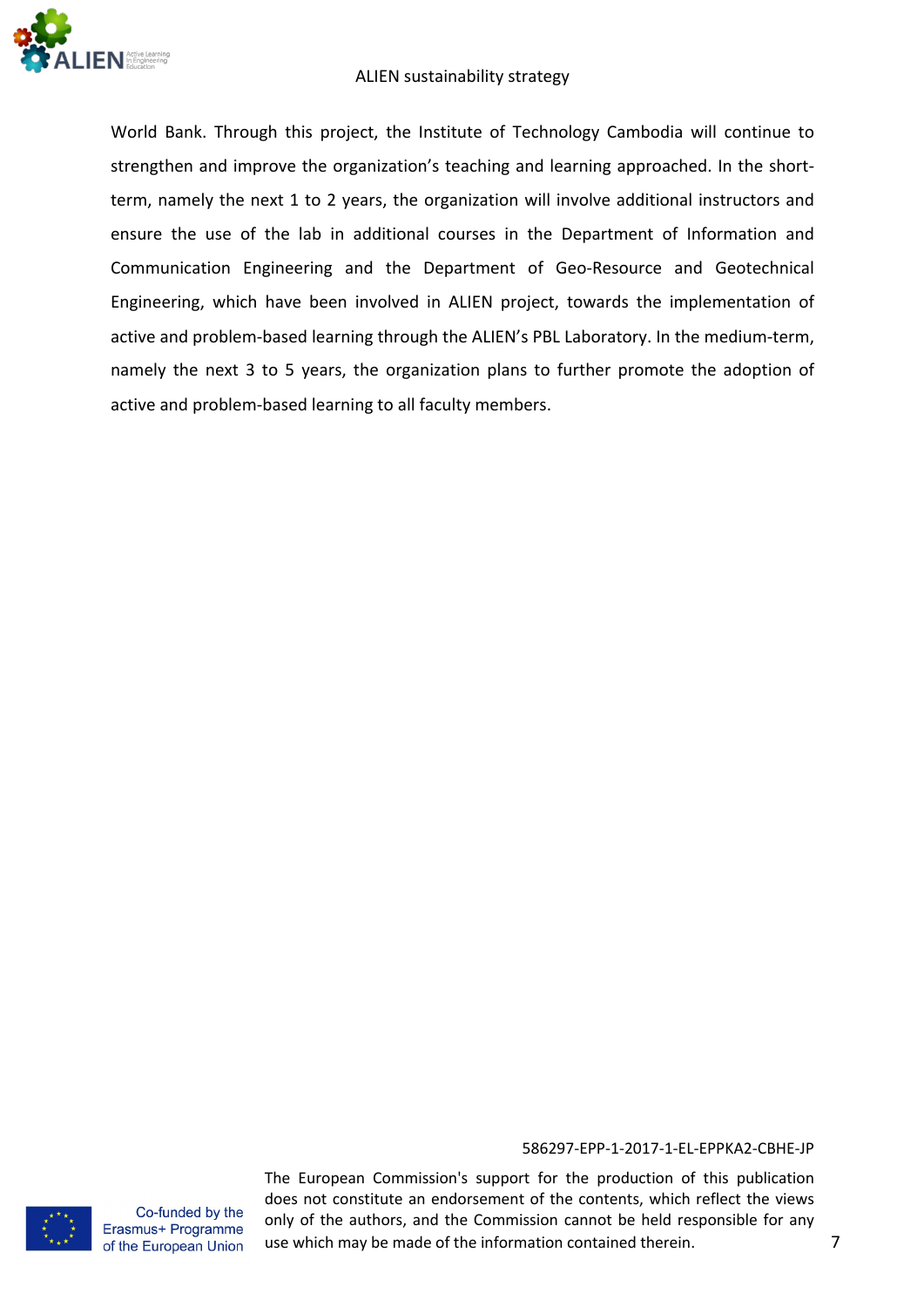

# 4. Resources

## **4.1 Equipment**

The hardware acquired in the framework of the ALIEN project consists of 20 laptops and 2 Smart TVs that are deployed as projectors. Specifically, the following equipment is available in the laboratory:

- 10 laptops Asus X507UF
- 10 laptops Asus S510UN
- 2 LG 55UH8500 Super UHD 4k HDR SMART

## **4.2 Staffing**

The ALIEN's PBL Laboratory belongs to the Department of Information and Communication Engineering (GIC). The department has allocated 2 Laboratory and Network Administrators in GIC who are responsible for the operation and maintenance of all the laboratories and the network infrastructure of the department. The ALIEN's PBL laboratory will be maintained by the 2 Laboratory and Network Administrators.

## **4.3 Financial support**

Given that the ALIEN's PBL Laboratory belongs to the Department of Information and Communication Engineering, it will be maintained under the regular operation costs of the department. The cost of operation will be covered by the Institute of Technology Cambodia and the Ministry of Education, Youth, and Sport (MoEYS). The cost includes:

- 1. The recruitment of Laboratory and Network Administrators for the maintenance and operation of all laboratory and network infrastructure in the department.
- 2. The equipment maintenance costs and laboratory consumables.

### 586297-EPP-1-2017-1-EL-EPPKA2-CBHE-JP

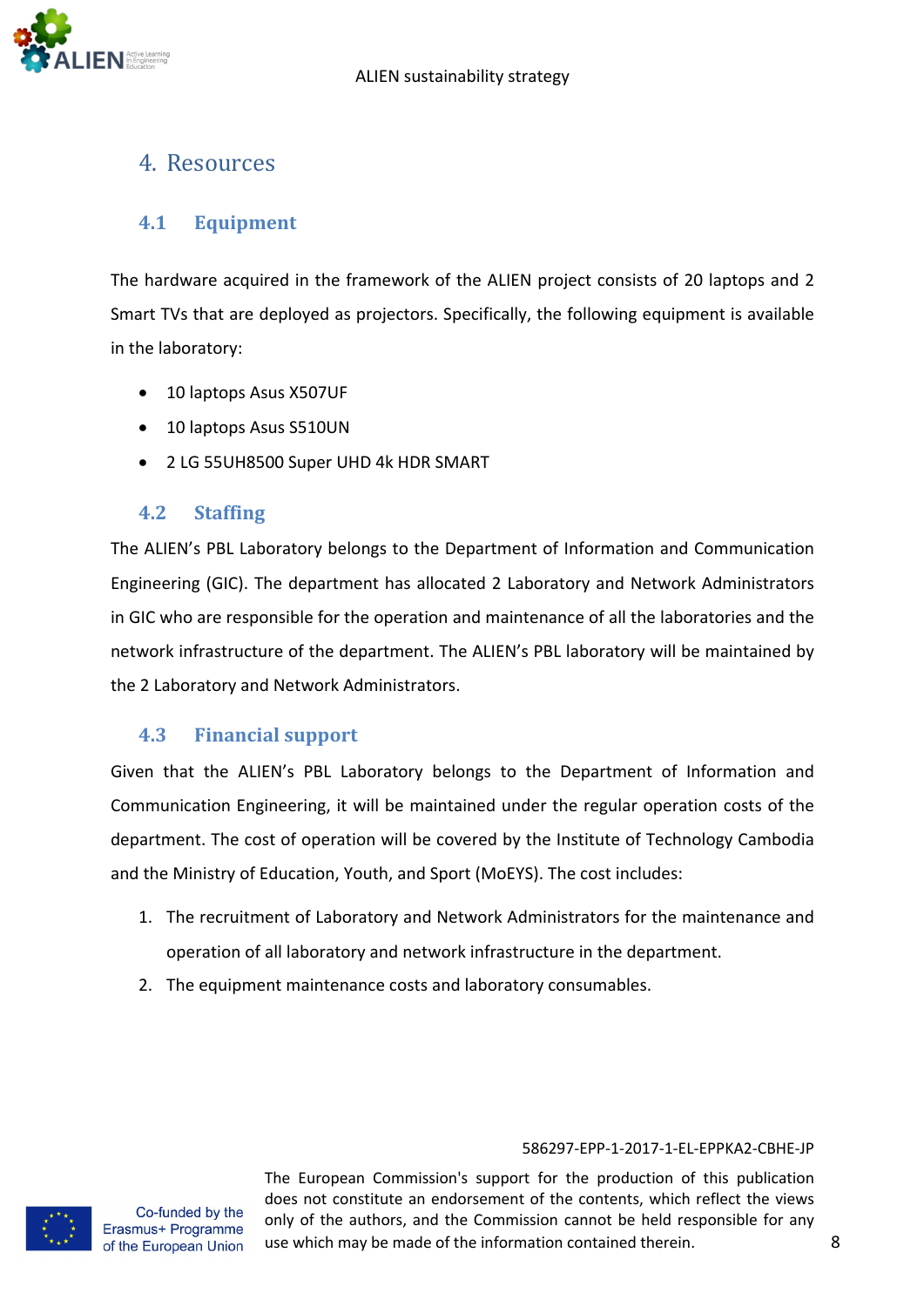

Normally, GIC will request to replaces or upgrades electronic devices, and in particular computers, in laboratories after five years of usage. The funds for renewing the equipment come from development partners (available at that time) and MoEYS.

#### 586297-EPP-1-2017-1-EL-EPPKA2-CBHE-JP



Co-funded by the Erasmus+ Programme of the European Union